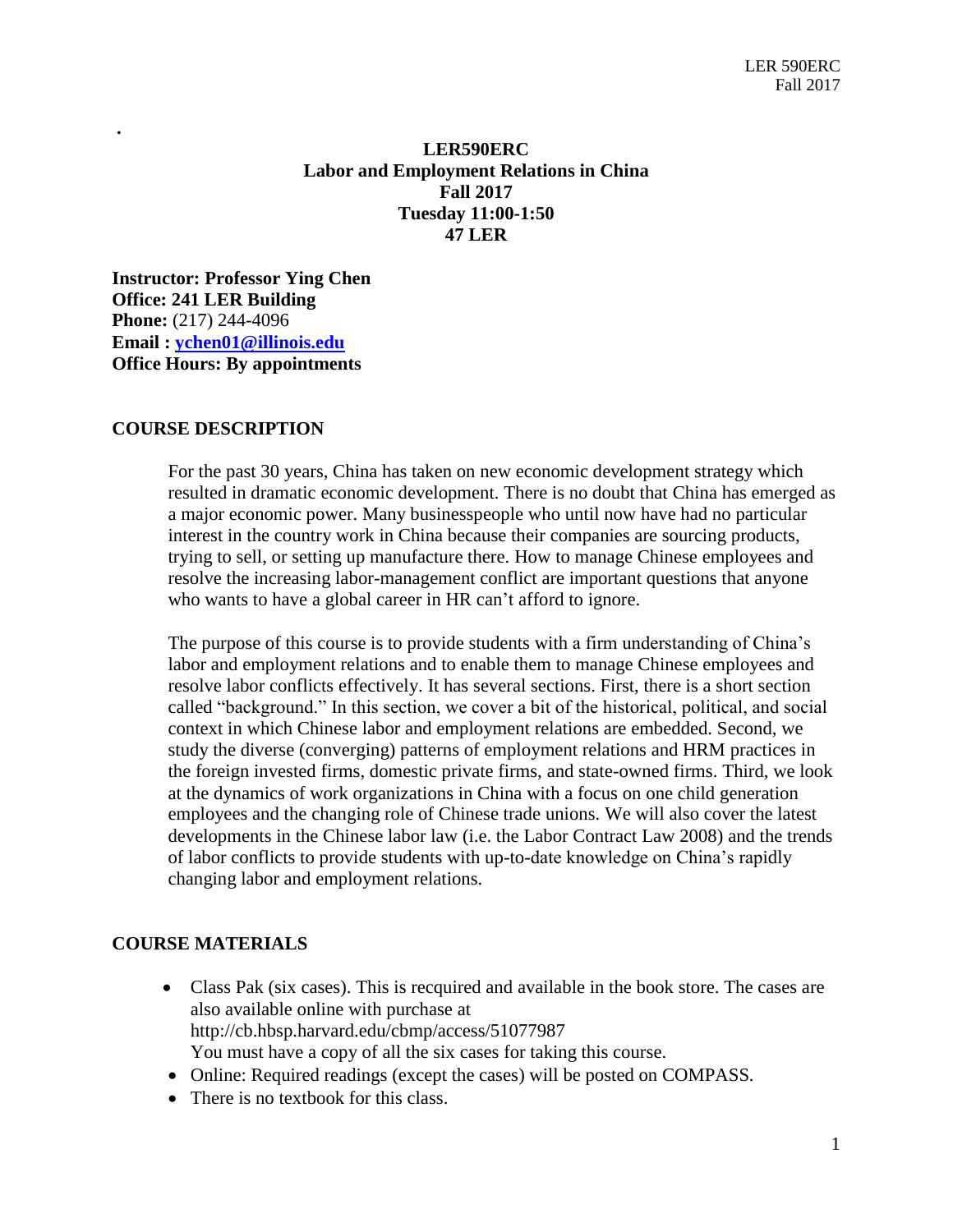## **ASSIGNMENTS AND GRADING**

| • Class Participation                | 15% |
|--------------------------------------|-----|
| • Individual Presentation            | 10% |
| • Pop-up Quiz                        | 15% |
| • Midterm Exam                       | 20% |
| • Employee Relations Interview Paper | 20% |
| • Group Presentation                 | 20% |

*Class Participation***.** This course requires active participation in classes. The class participation will include your attendance and contributions to the intellectual life of the classroom, demonstrated by your understanding of the assigned readings, active involvement in class activities, and the meaningful questions or comments you raise during lectures and discussions.

Each student is allowed to miss no more than **TWO** classes in the semester for any reason (sickness, interview, etc.). No excuse is needed but I appreciate an email notice. Quizzes will not be counted into the grades for these two classes. However, students who miss two classes will not be eligible to drop the two lowest quiz scores. Every additional absence leads to a **3** points cut in the final grade.

If a student has never missed a class (including the project day) throughout the semester theywill be eligible to drop the two lowest quiz scores. If a student misses only one class (including the project day), s/he will be eligible to drop the lowest quiz score.

Students are expected to be punctual and to engage in respectful interactions with each other. Any behaviors that would distract others in the classroom such as talking on the phone, texting, surfing the internet, and emailing are prohibited.

*Individual Presentation.* Every week a student or a group of students will be assigned to make an individual presentation at the following week regarding (1) topics assigned by the instructor or (2) your own observations, experiences, and insights related to labor issues in China that you would like to share and discuss in class in relation to readings and topics assigned to this course or (3) "China in the Headlines" – a particular news story about China that you read and would like to summarize for the class along with questions that related this story to what we study in class.

The individual presentation should last at least 10 minutes and at most 15 minutes.

Students who are assigned to the individual presentation should email me their presentation slides **three** days before the class (Saturday) before 10:00 PM.

*Weekly Quiz.* Each quiz will deal with one or more of the articles and cases that I have assigned either for that class session, or with the previous lecture. I may administer a quiz at the beginning, middle, or the end of class.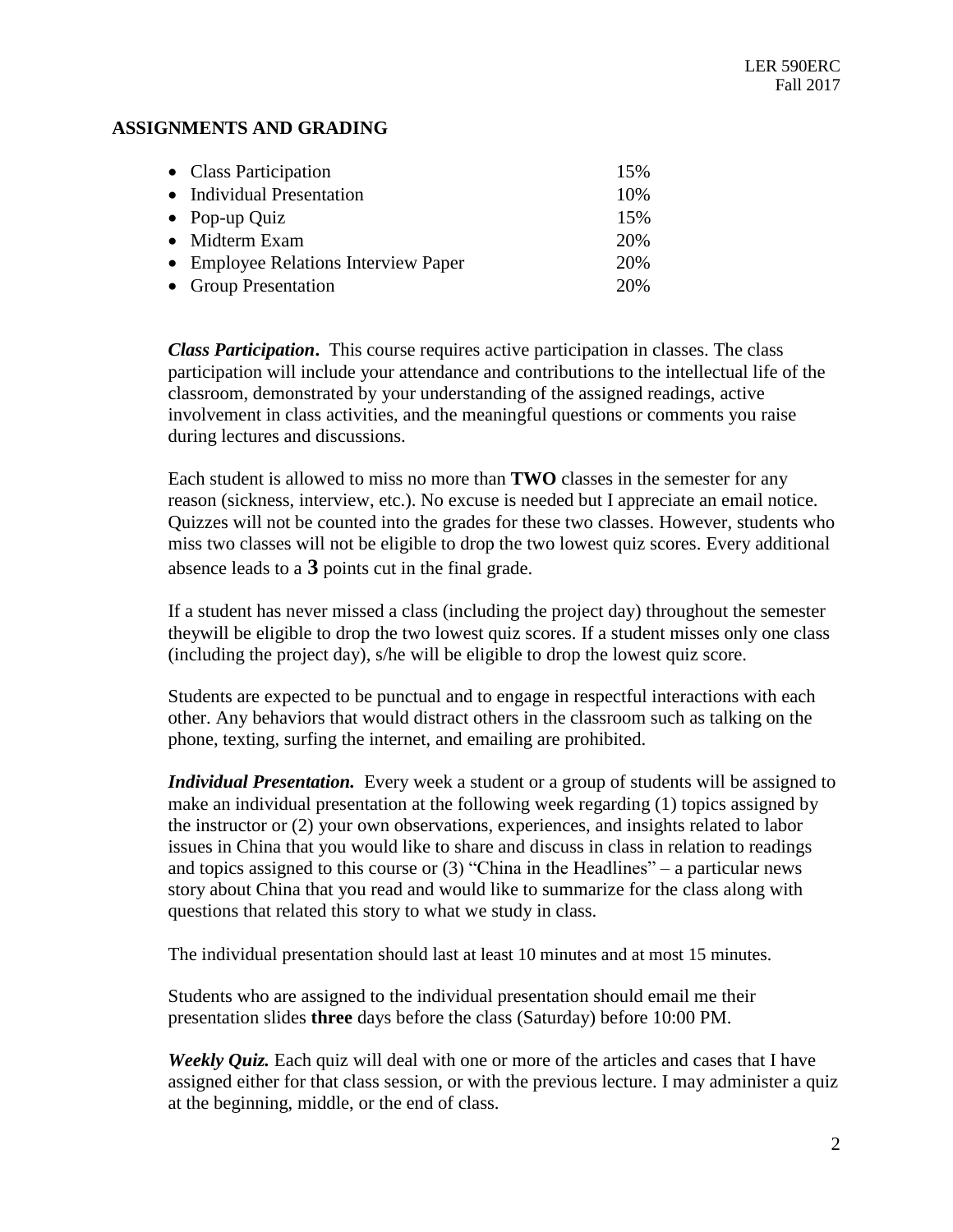Each quiz will consist of a handful questions about main points of the articles, cases and lectures. There are NO make-up quizzes.

*Midterm Exam.* It will cover readings, cases, and information contained in lectures prior to the exam. The test will be a take-home exam, and it is open book and open notes. You may not consult your colleagues for answers. The exam will include eight short-answer questions and a case analysis. Students are expected to adequately respond to these questions.

# **Due Day: Tuesday, October 24 at 11 AM**

**Submission via Compass is required**. Students should submit their answers via Compass. If technical problems occur students should send their answers as an attachment in Word/or PDF format to my email listed at the beginning of the syllabus by the due date.

*Employee relations interview paper.* Each student is required to interview two people who work or have worked in China. They do not necessarily have to be Chinese. Expatriates are also suitable interviewees. You can pair up with another student to help take notes but you will still each perform two interviews, and must complete the paper independently.

The interview should include these elements.

- Basic demographic information which may include age/age range, sex, education, occupation, years of working, nationality etc.
- What is the relationship you have with your boss?
- What is the relationship you have with your company?
- Are you satisfied with your job, salary, co-workers, and work environments?
- Does your boss develop a similar relationship with each of his/her subordinate? In other words, is he/she closer to some members and more distant to others? How do you feel about it? How does the structure of the relationship quality within a group affect employees' job attitudes and behavior?
- Have you even involved in a conflict with your boss/with your organization? If so, how were the issues resolved?
- What mechanisms do you have to communicate with the organization?
- What changes would you like to have happen at work?
- What factors make you want to stay/leave the organization?
- What changes would you like to have happen at work?

For expatriates, in addition to the quetions above, also ask the following:

- How were you selected to work in China? How long did you work there?
- What problems did you face while working in China, if any?
- What lessons did you learn from your experiences?
- What advice would you give to other expatriates who may work in China?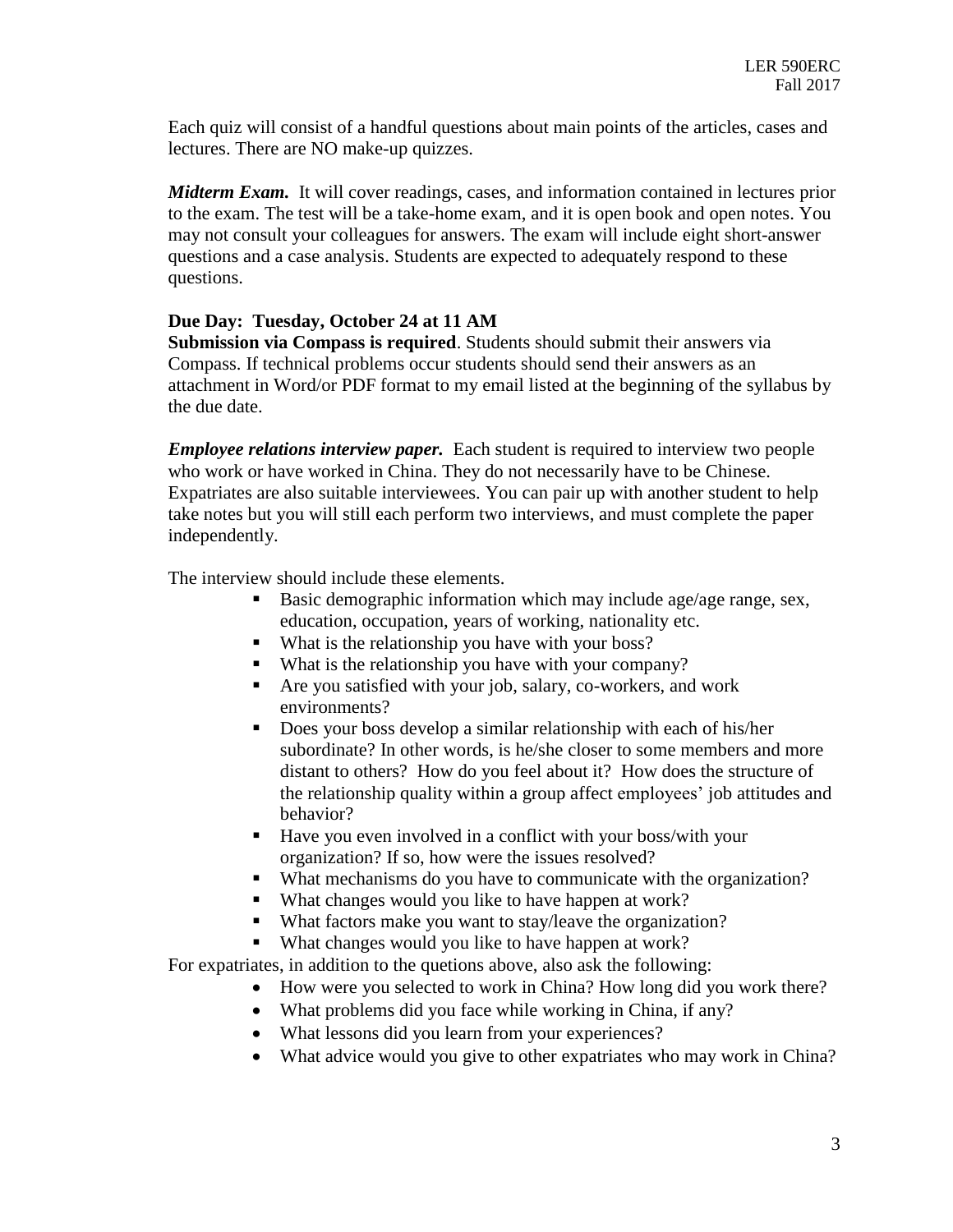The paper should review the relevant literature, conduct in-depth analyses, report findings and recommendations. Six or more pages, double spaced, in Times New Romans 12-point font, with margins of 1 inch. This paper must include an appendix with transcribed interview notes.

#### **Paper Due date: Tuesday, November 28 at 11 AM**

**Submission via Compass is required**. Students should submit their answers via Compass. If technical problems occur, students should send their answers as an attachment in Word/or PDF format to my email listed at the beginning of the syllabus by the due date. **Not submitting your paper on time will result in a 20% deduction from the paper grade for each day late.** 

*Group Project and Presentation.* Group project is research oriented. Each student will participate in a group analysis of a particular topic. Students should not repeat solely what they have already learned in class. Instead, students are expected to conduct research, read relevant research literature and present with new and fresh information. It is acceptable to integrate materials from the interview paper into the group presentation.

Each student will participate in a group analysis of a particular topic, and make a 20-25 minutes presentation to the class about that topic at the end of the semester. When presenting, it is recommended that each of the group members present some parts of the work. Topics of the group presentation are listed at the end of this syllabus. Make sure to properly reference all materials used to construct your points. Within groups, peers will evaluate group-member contributions.

Team members should ensure that they all contribute to the project. If a group member receives marks of "marginal" or "check out" from all or the majority of the group members he/she may receive a significant deduction of points of the group presentation grade.

Within the class, those listening to presentations (meaning the instructor and all of the students) will evaluate the quality of the presentation. Feedback will be provided to each group. It is presentation only; no written paper is required for group presentation.

#### **Preliminary outline of the group project is due on Oct. 31 at 11:00 AM**

*Notes on How to Best Use Your Time***.** Most of assigned readings (except the cases) are academic journal articles. You do NOT need to read anything method/statistical related sections in these articles. Rather, focus on main arguments and conclusion the authors made. All required readings are marked with \*, includingall the cases.

#### **HONOR CODE**

The **midterm exam** is an individual assignment. It will be open book, so you may use any written material from class, PowerPoint slides, and notes, however, you may not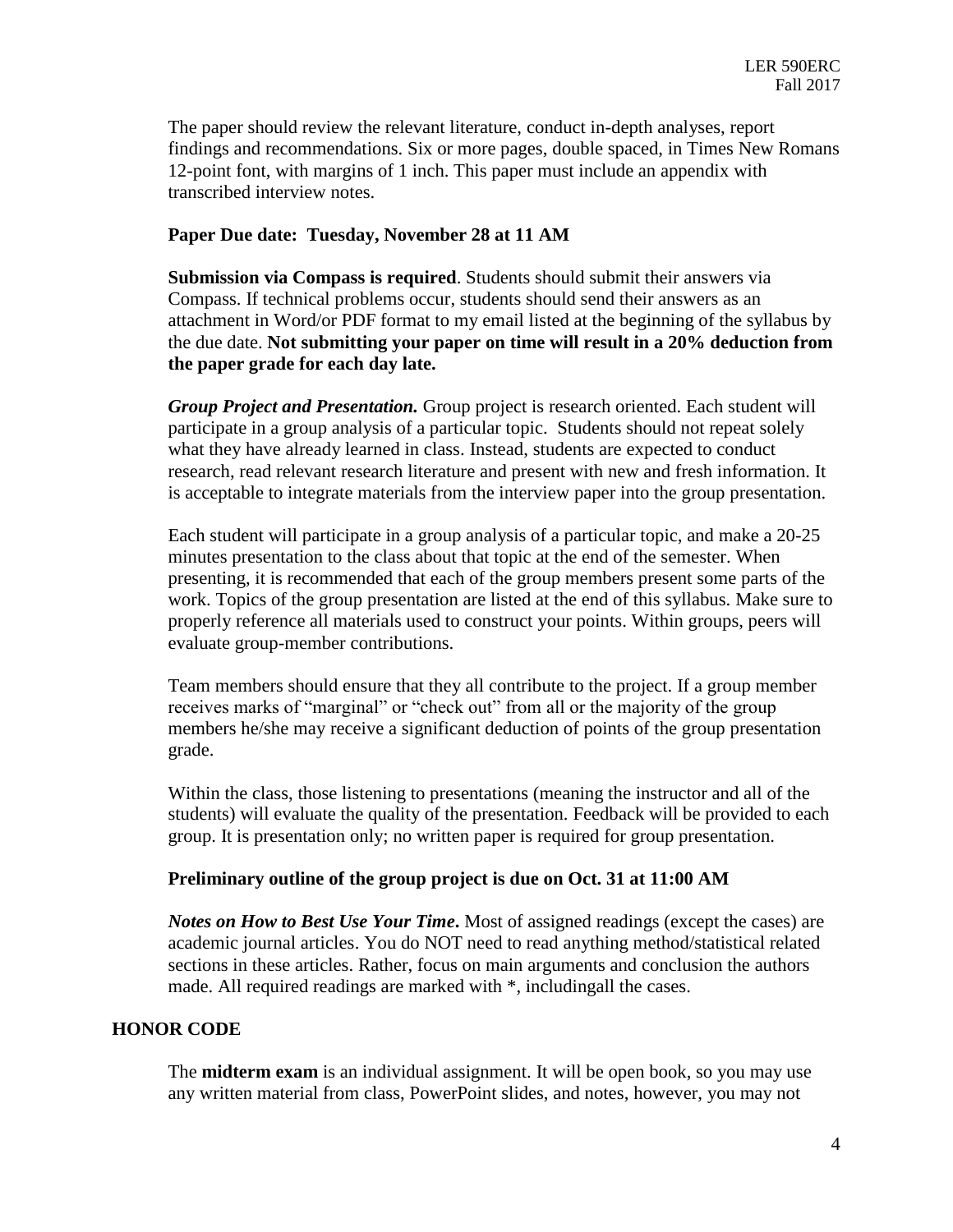consult your colleagues. When writing the exam, you can quote from written materials, but if you do so, indicate that you are quoting. Also, in answering questions, I would like to know that you know the answer. So, quoting a phrase or sentence is acceptable, but beyond that make sure the answer is in your own words. For the **interview paper**, you can pair up with other students to conduct interviews but the paper has to be written independently. For **group assignments**, it is expected that all members of a group contribute roughly equally to the assignment.

All members of this class should abide by the University's standards for academic integrity. Violations of the honor code, in the form of plagiarism, cheating on exams/quizzes, and the like, will be penalized according to the steps outlined in the UIUC Code of Policies and Regulations.

# **Course Outline**

(Tentative/Subject to Change)

## **Section I: The Background of Labor and Employment Relations in China**

#### **Aug. 29 Week 1**

**Historical Context of Chinese Labor and Employment Relations**

\* Video Case The Tank Man [Available in PBS video]

<http://video.pbs.org/video/1146923141/>

Written and directed by [Antony Thomas.](http://www.pbs.org/wgbh/pages/frontline/tankman/etc/thomas.html)

This video (documentary, 90 minutes) spends about half the time on the Tiananmen Square conflict of 1989. The second half talks about the implications of this incident for the Chinese economy and political freedom in China.

\*Ding. D. & Warner, M. 2001. China's labor-management system reforms: breaking the 'three old irons' (1978-1999). *Asia Pacific Journal of Management***,** 18(3): 315-334

Advanced Readings:

Lee, C.K. 1999. From organized dependence to disorganized despotism: Changing labor regimes in Chinese factories. *China Quarterly,* March: 44-71.

Lu, X. and Perry, E. 1997. *Danwei: the changing Chinese workplace in historical and comparative perspective* (Armonk, N.Y.: M.E. Sharpe). Chapter 7.

# **Sep. 5 Week 2 Cultural Context of Chinese Employment Relations:** *Guanxi* **in Chinese Organizations**

\*Case CDG: Managing in China's Economic Transformation [in the class pak]

**\***Tsang, E. 1998. Can *guanxi* be a source of sustained competitive advantage for doing business in China? *Academy of Management Executive,* 12 (2): 64-73.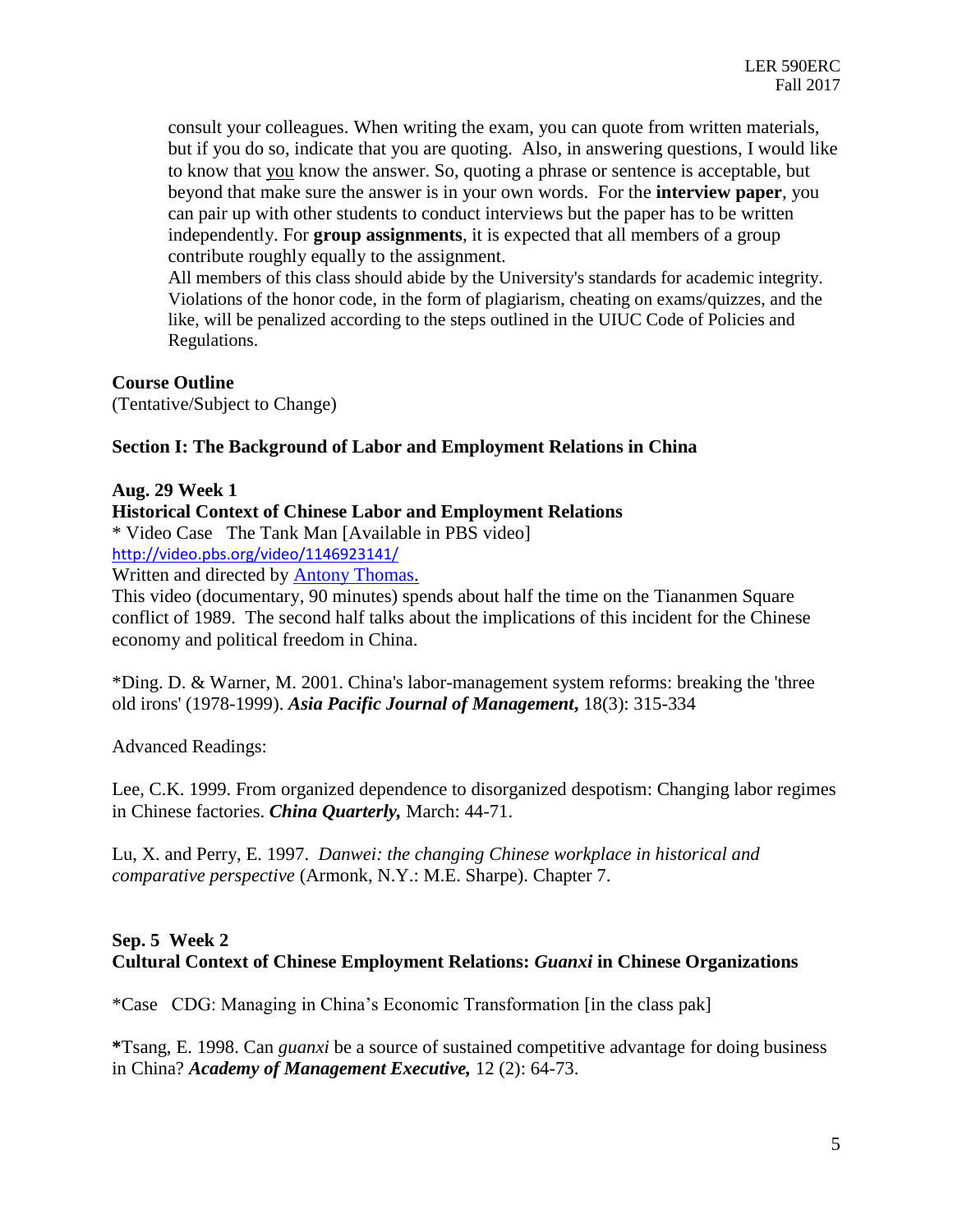Advanced Readings:

Chen, C. C., & Chen, X.-P. 2009. Negative externalities of close *guanxi* within organizations. *Asia Pacific Journal of Management,* 26: 37–53.

**Chen, Y**., Chen, Z. X., Zhong, L., Son, J., Zhang, X., & Liu, Z. (2015). Social exchange spillover in leader–member relations: A multilevel model. *Journal of Organizational Behavior*, 36(5), 673-697.

Chua, R. Y. J., Ingram, P., and Morris, M. 2009. Guanxi vs networking: Distinctive configurations of affect-and cognition-based trust in the networks of Chinese vs American managers. *Journal of international business studies,* 40: 490–508.

Xin, K. R., & Pearce, J. L. 1996. Guanxi: Connections as substitutes for formal institutional support. *Academy of Management Journal,* 39(6): 1641–1658.

# **Sep. 12 Week 3 The Role of the Government**

\*Case Google in China [in the class pak]

**\***Walder, A. 2009. Unruly Stability: Why China's Regime Has Staying Power. *Current History,* Sep: 257-262.

\*Cooke, F. L. 2011. "The role of the state and human resource management in China."*International Journal of Human Resource Management*, 22:18, 3830-3848.

Advanced Readings:

Gallagher, M. 2005. Contagious Capitalism: Globalization and the politics of labor in China. Princeton: Princeton University press. Chapter 2.

## **Sep. 19 Week 4 Chinese Labor Law**

\*Case: China's Evolving Labor Laws (B) [in the class pak]

\*Cooke, F. 2009. The enactment of three new labour laws in China: Unintended consequences and the emergence of 'new' actors in employment relations. Paper presented at the Conference of the Regulating for Decent Work network, International Labor Office, Geneva, Switzerland, 8-10 July.

\* Labor contract law of the People's Republic of China

Advanced Readings: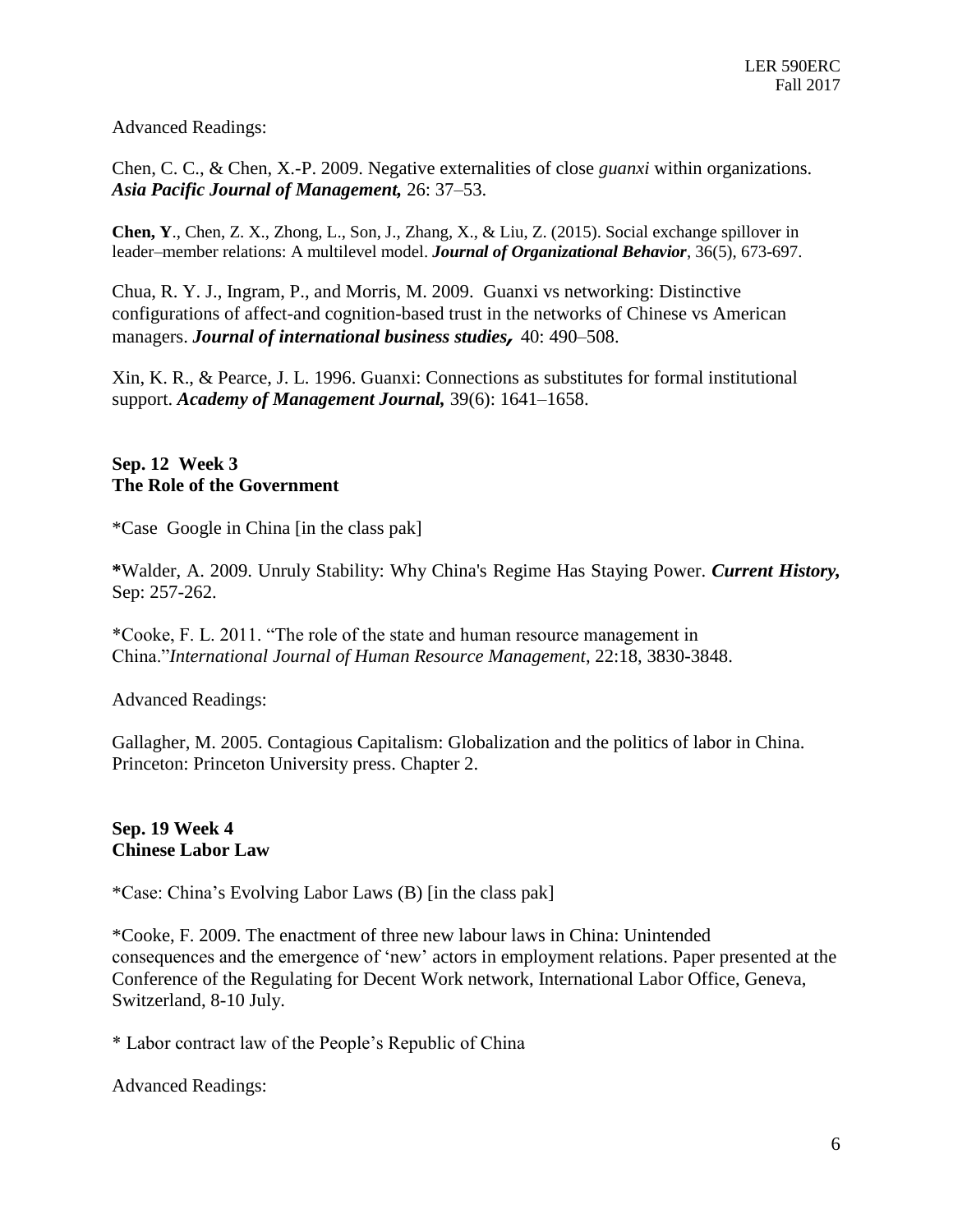Gallagher, M. 2005. Contagious Capitalism: Globalization and the politics of labor in China. Princeton: Princeton University press. Chapter 5.

Gallagher, M., Giles, J., Park, A., & Wang, M. 2014. China's 2008 Labor Contract Law: Implementation and implications for China's workers. *Human Relations*, 0018726713509418.

Hendrischke, H. 2011. Changing legislative and institutional arrangements facing China's workplace. In P. Shelton, S. Kim, & M. Warner. (Eds), China's Changing Workplace: 51-67. London: Routledge.

## **Section II Diverse (Converging) Patterns of Labor and Employment relations in China**

# **Sep. 26 Week 5 Employment Relations in State-owned Firms**

\*Case: CNOOC: Building a World-Class Energy Company [in the class pak]

\*Ma, S., Silva, M. G., Callan, V. J., & Trigo, V. (2015). Control and commitment HR practices, job satisfaction and turnover intentions: a comparison between local and multinational firms in China. *The International Journal of Human Resource Management*, (ahead-of-print), 1-17.

Advanced Readings:

Gallagher, M. 2005. Contagious Capitalism: Globalization and the politics of labor in China. Princeton: Princeton University press. Chapter 4.

Chan, A. & Unger, J. 2009. A Chinese state enterprise under the reforms: What model of the capitalism? *The China Journal,* 62: 1-26.

# **Oct. 3 Week 6 Employment Relations in Foreign Invested Firms**

**\*** Case: Cisco Switches in China: The Year of the Manager [in the class pak]

\*Zou, M. and Lansbury, R. 2009 Multinational corporations and employment relations in the People's Republic of China: the case of Beijing Hyundai Motor Company. *International Journal of Human Resource Management***,** 20 (118): 2349-2369.

[\\*Smith, C.,](http://pure.rhul.ac.uk/portal/en/persons/chris-smith(75296675-16c8-4823-8095-eb5ab7e3961b).html) & Pun, N. 2006. [The dormitory labor regime in China as a site for control and](http://pure.rhul.ac.uk/portal/en/publications/the-dormitory-labour-regime-in-china-as-a-site-for-control-and-resistance(a0bc38a3-57d2-4f55-858e-69624515e7a7).html)  [resistance.](http://pure.rhul.ac.uk/portal/en/publications/the-dormitory-labour-regime-in-china-as-a-site-for-control-and-resistance(a0bc38a3-57d2-4f55-858e-69624515e7a7).html) *International Journal of Human Resource Management***,** 17(8): 1456-1470.

Advanced Readings:

Du, J. & Choi, J. N. 2010. Pay for performance in emerging markets: Insights from China. *[Journal of International Business Studies,](http://www.ingentaconnect.com/content/pal/jibs;jsessionid=971e6u579l89f.alice)* 41 (4): 671-689.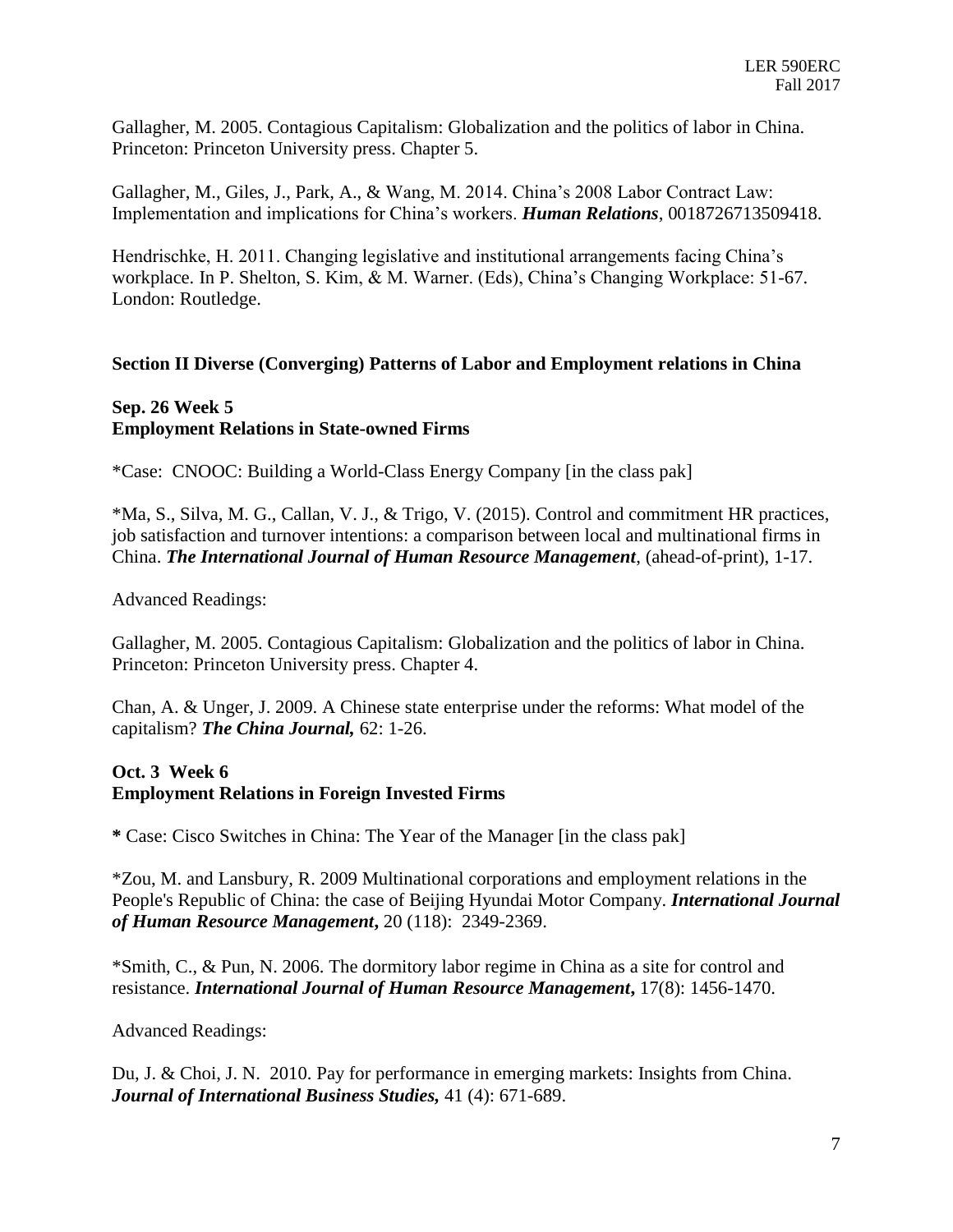Kim, S. & Chuang, S. 2011. Foreign invested firms and their human resource management. In P. Shelton, S. Kim, & M. Warner. (Eds), China's Changing Workplace: 180-200. London: Routledge.

## **Oct. 10 Week 7 Employment Relations in Domestic Private Firms**

\* Case : Foxconn Technology Group (A) [in the class pak]

\*McKenna, S., Richardson, J., & Singh, P., & Xu, J. 2010 . Negotiating, Accepting and Resisting HRM: A Chinese Case Study. *International Journal of Human Resource Management,* 21(6), 851-873.

\*Frenkel, S. J., Li, M., & Restubog, S. L. D. (2012). Management, organizational justice and emotional exhaustion among Chinese migrant workers: evidence from two manufacturing firms. *British Journal of Industrial Relations*, *50*(1), 121-147.

Advanced Readings:

Cooke. F. 2005. Employment relations in small commercial business in China. *Industrial Relations Journal,* 36(1): 19-37.

Frenkel, S. & Scott, D. 2002. Compliance, collaboration, and codes of labor practices: The Adidas connection. *California Management Review*, 5(1) 29-49.

**Oct. 17 Week 8 Midterm Exam (take home exam)—NO CLASS**

**Section III The Dynamics of Work Organizations in China**

**Oct. 24 Week 9 China's Young Generation and Beyond**

## **Midterm is due**

\* Movie Case: Last Train Home

\*Pan, N. & Lu, H.L. 2011. Unfinished proletarianization: Self, anger, and class action among the second generation of peasant-workers in present-Day China. *Modern China*, 36(5), 493-519.

\*Cameron, L., Erkal, N., Gangadharan, L., & Meng, X. (2013). Little Emperors: Behavioral Impacts of China's One-Child Policy. *Science*, *339*(6122), 953-957.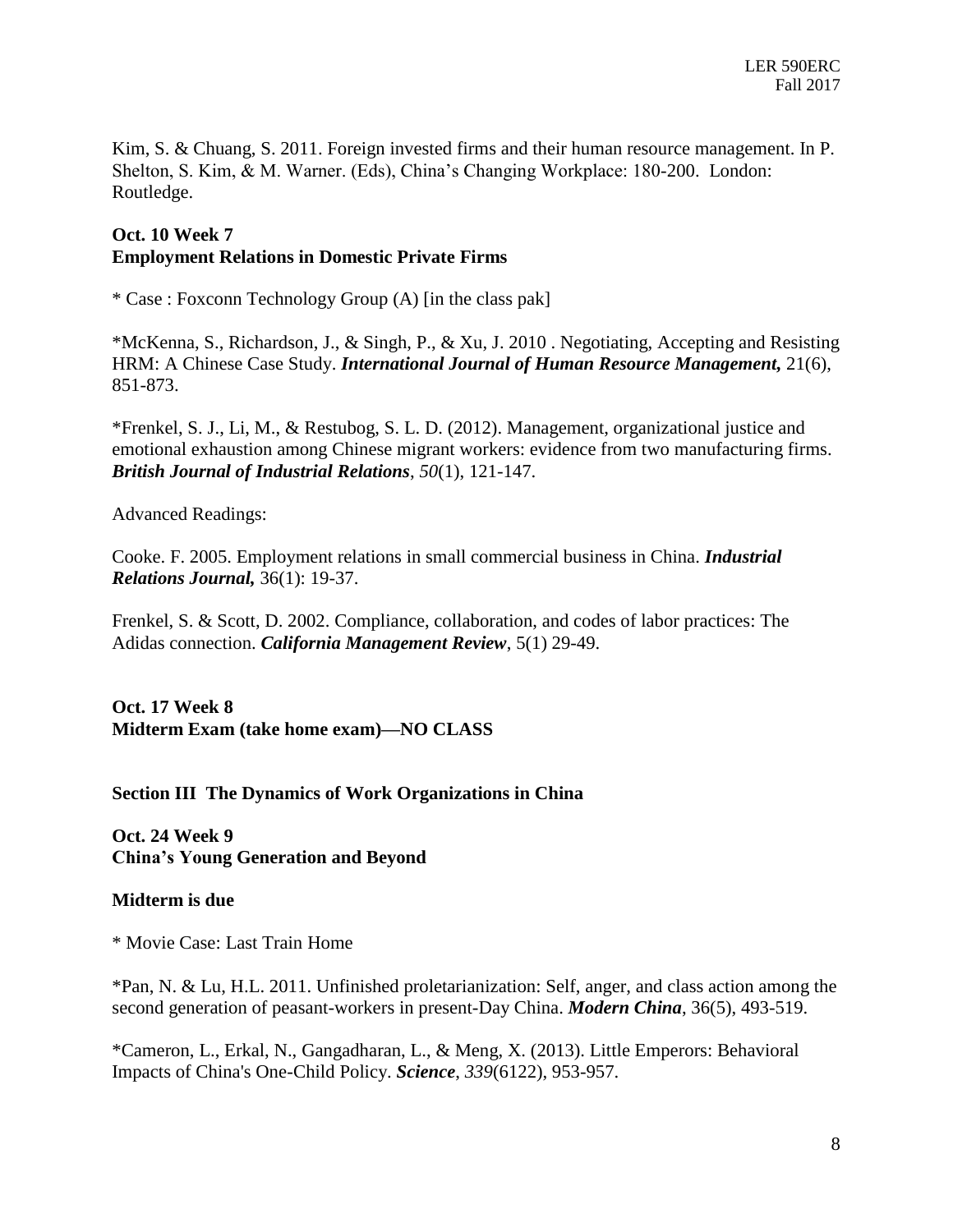Advanced Readings:

Friedman, E. & Lee, C.K. 2010. Remaking the world of Chinese Labor: A 30-year retrospective. *British Journal of Industrial Relations,* 48 (3): 507-533.

Tomba, L. 2011. Remaking China's Working Class: gonren and nongmingong. In In P. Shelton, S. Kim, & M. Warner. (Eds), China's Changing Workplace: 144-159. London: Routledge.

Zhu, Y., Xie, Y., Warner, M., & Guo, Y. (2014). Employee participation and the influence on job satisfaction of the 'new generation'of Chinese employees. *The International Journal of Human Resource Management*, 1-17.

**Oct. 31 Week 10 The Changing Chinese Trade Unions**

# **Preliminary outline of the group project is due**

\* Case: Chan, A. 2009. Challenges and Possibilities for Democratic Grassroots Union Elections in China. *Labor Studies Journal*, 34 (3): 293-317.

\*Hui, E. S. I., & Chan, C. K. C. (2015). Beyond the Union‐Centred Approach: A Critical Evaluation of Recent Trade Union Elections in China. *British Journal of Industrial Relations*.

\* Liu, M., & Li, C. (2014). Environment pressures, managerial industrial relations ideologies and unionization in Chinese enterprises. *British Journal of Industrial Relations*, *52*(1), 82-111.

Advanced Readings:

Liu, M. W. 2010. Union organizing in China: Still a monolithic labor movement? *Industrial and Labor Relations Review,* 64(1): 30-52.

Each group should schedule a meeting time for the Project Day (Nov.1st)

**Nov. 7 Week 11 Project Day** Each group will meet with the instructor to discuss the topic of their projects

# **Nov. 14 Week 12 Labor Conflict and Settlement**

\*Case: Chen, M. 2011. A strike in Shanghai. *Thunderbird International Business Review,* 53 (4): 517-523.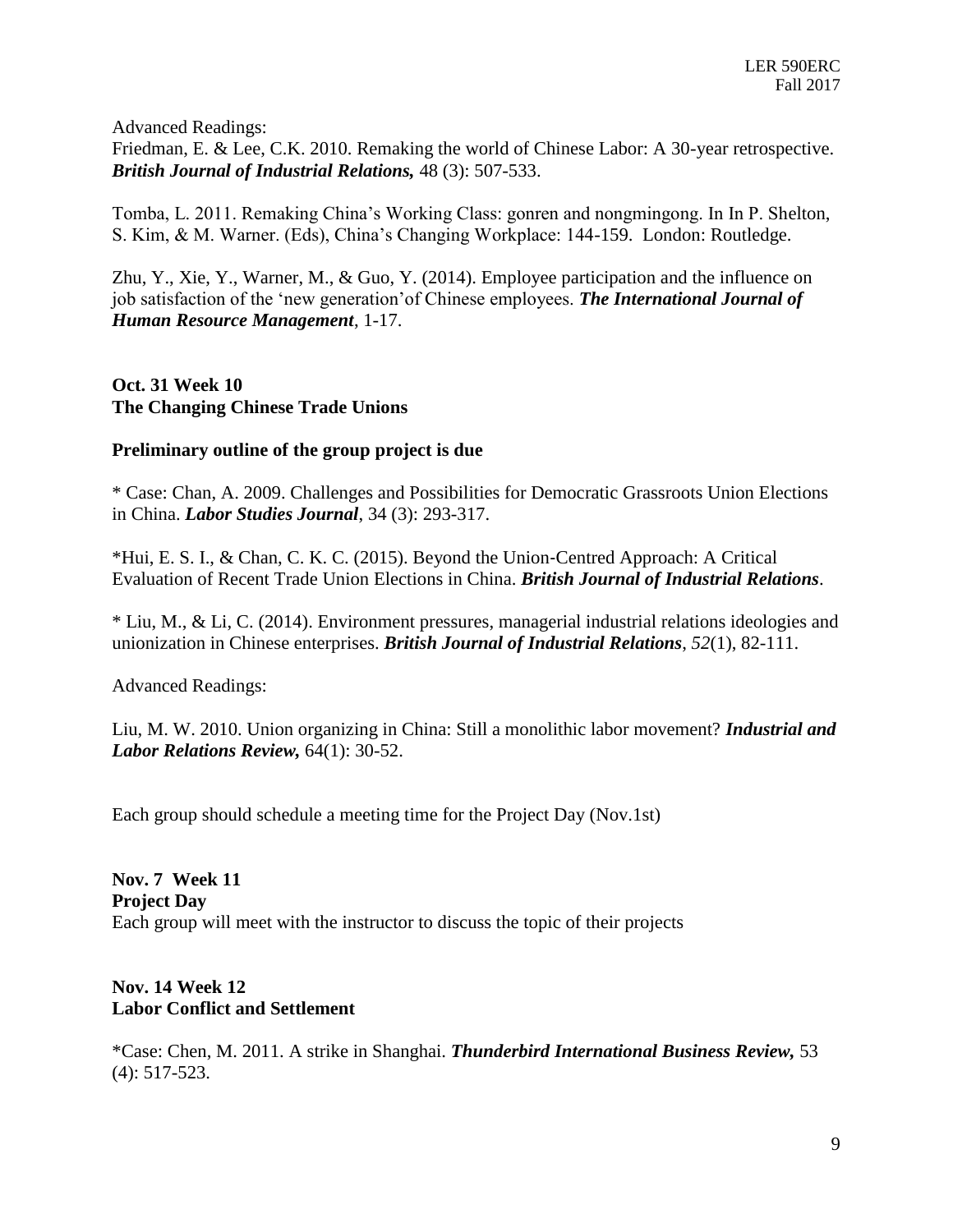\*Elfstrom, M., & Kuruvilla, S. (2014). The changing nature of labor unrest in China. *Industrial & Labor Relations Review*, *67*(2), 453-480.

\* Law of the People's Republic of China on Labor Dispute Mediation and Arbitration

Advanced Readings:

Chang, K., & Cooke, F. L. (2015). Legislating the right to strike in China: Historical development and prospects. *Journal of Industrial Relations*, 0022185615573009.

CLB. 2015. Searching for the Union: The Workers' Movement in China (2011-2013). CLB Research Report. Chapter 1. <http://www.clb.org.hk/en/research-reports> [Publicly available document]

Chen, F. 2000. Subsistence crisis, managerial corruption and labor protests in China. *The China Journal,* 44: 41-63.

Lee, C.K. 2007. Against the law: Labor protests in China's rustbelt and sunbelt. Berkeley: University of California Press. Chapter 1.

**Nov. 21. Week 14 Thanksgiving Holiday. No Class**

## **Nov. 28 Week 13 Participation and Collective Bargaining**

## **Interview paper due**

\*Clark, S., Lee, C.H. & Li, Qi. 2004. Collective consultation and Industrial Relations in China. *British journal of Industrial Relations,* 42 (2), pp. 235-254.

\* Lee, C. H., Brown, W., & Wen, X. 2014. What Sort of Collective Bargaining Is Emerging in China?. *British Journal of Industrial Relations*.

Advanced Readings:

Shao, S., Nyland, C. and Zhu, C. J. (2011), Tripartite consultation: an emergent form of governance shaping employment relations in China. *Industrial Relations Journal*, 42: 358–374.

## **Dec. 5 Week 15 Interview Paper Presentation**

Each student will present his/her paper in a research conference (paper session) format.

**Dec. 6 Week 16 Group Presentation**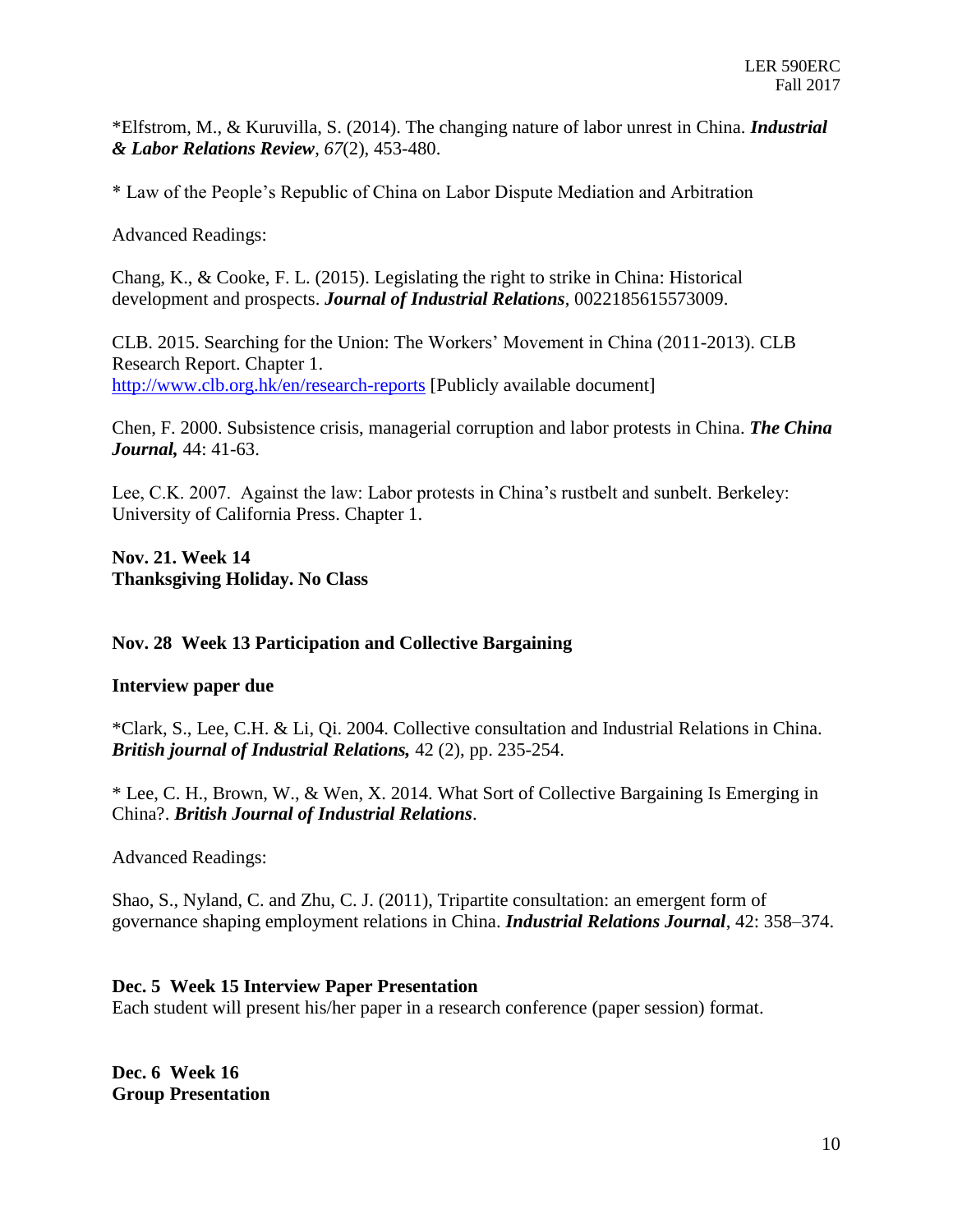#### **Group Presentation Topics**

*1. Group Presentation Topic #1. Who to Hire? Expats vs. Locals*. As the presence of Western companies grows in China, one of the key problems is how to staff managerial positions. The basic choice is between bringing in expats who know the company culture and can communicate easily with the main office, and hiring locals. How should MNCs staff operate in China?

What are the costs of hiring locals versus expats? What is the supply of managerial talent like in China now? What kinds of systems are needed to support expats? If companies do hire expats, what skills do they need? What are the main challenges of hiring locals?

*Group Presentation Topic # 2* . *Talent management in MNCs-based in China.* Some MNCs are major targets for headhunters. Many Chinese companies now enjoy some significant advantages over MNCs in recruitment and retention. For example, some state-owned and private-firms can provide housing and very competitive compensation packages to key personnel.

Compared to Chinese companies, do MNCs still have competitive advantages in attracting Chinese white-collar professionals? What are major talent recruitment strategies and channels adopted by MNCs?

How do MNCs retain top-grade white-collar professional personnel in China's highly competitive talent market?

*Group Presentation Topic # 3. HR Jobs in MNCs-based in China.* More and more MNCs are recruiting HR managers or specialist to work in China.

Examine at least 30 ads from monsters, career builders, MNCs' own websites or Chinese websites such as [http://job.fesco.com.cn](http://job.fesco.com.cn/) to identify and explore the following: Different types of HR positions (i.e. staffing, talent management, compensation etc) Skill requirements, degree and experience requirement Interview questions and compensation packages for these positions Provide suggestions to peers on what they should focus on during their studies at LER if they would like to pursue a HR career in MNCs-based in China.

*Group Presentation Topic # 4*. *Employer-employee guanxi.* It is commonly recognized that China is a relationship-oriented society. In general, Chinese employees tend to form a much closer relationship to their supervisors than Westerners do. When engaging in close *guanxi* and *guanxi* practices, both parties tend to blur professional and personal lines, seeking a level of dedication that extends beyond the Western standards.

Is it good or bad to develop supervisor-subordinate *guanxi* in MNCs?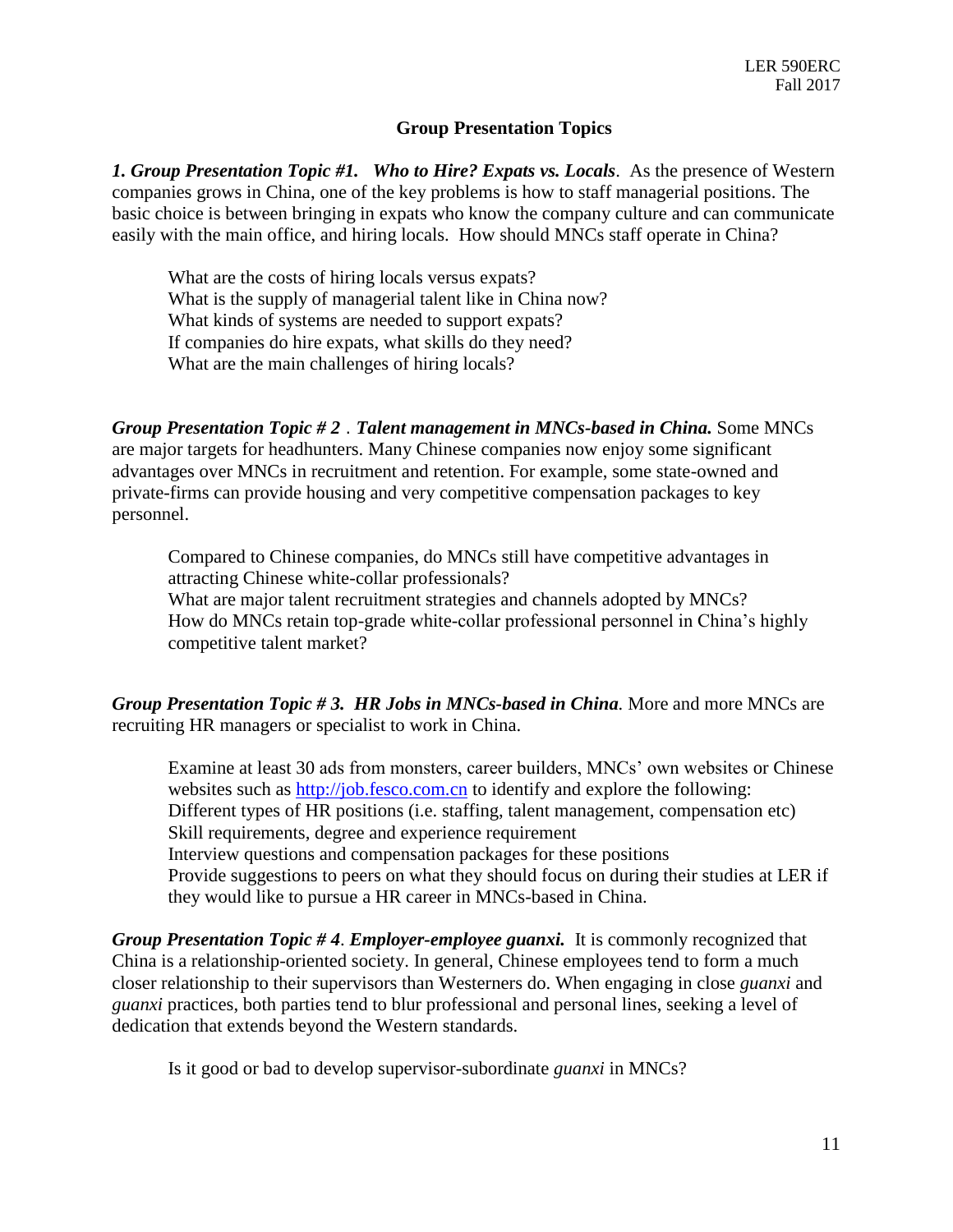What are the positive effects of such close relationship? What are the negative effects of such close relationship?

What are major ways of building, remain, and repair *guanxi*

Provides constructive advice and suggestions to expatriates on what they should do in dealing with *guanxi* and *guanxi* practices.

*Group Presentation Topic # 5. Managing Only-Child Employees.* The only child (those who were born after 1980s) generation began to enter the China's workforce. The differences in culture between the only child generation and Cultural Revolution generations or other age groups can at times create clashes in culture and expectations.

What differences are there between generations?

What challenges does this present to companies as more only child employees enter the workforce?

How should companies adapt (if at all) to the needs and expectations of the only child employees?

# *Group Presentation Topic # 6* . *Managing Chinese Employees' High Career Expectations*.

Many MNCs in China have a reputation for promoting personnel faster than Chinese firms do. Local employees join foreign companies with quite different career expectations from what they anticipate at Chinese companies. They expect to be trained, well-paid, and well-developed.

What strategies should MNCs adopt to meet Chinese employees' high career expectations?

Is there a glass-ceiling for local Chinese employees working for MNCs? Visit websites of several MNCs such as GE China, GM China, and Du Point China or interview employees who worked or have worked for MNCs to explore whether these companies have career development plans for their employees and evaluate whether these plans are effective.

## *Group Presentation Topic # 7. Union Organizing in MNCs based in China.*

What is the situation of union organizing in MNCs?

How should MNCs respond to ACFTU's efforts to try to form official union chapters in MNCs?

What types of MNCs are more likely to comply to have an official union in their organizations?

Who holds the position of the union official in MNCs

What functions do unions have in MNCs, if any?

Do HRM practices or human rights representatives from home countries have equal or similar function as what unions would have for employees?

*Group Presentation Topic # 8* The *Consequences of China's New Labor Law*. China's new labor law empowers many workers, who are now more aware of their labor rights. Firms in China face more and more labor disputes.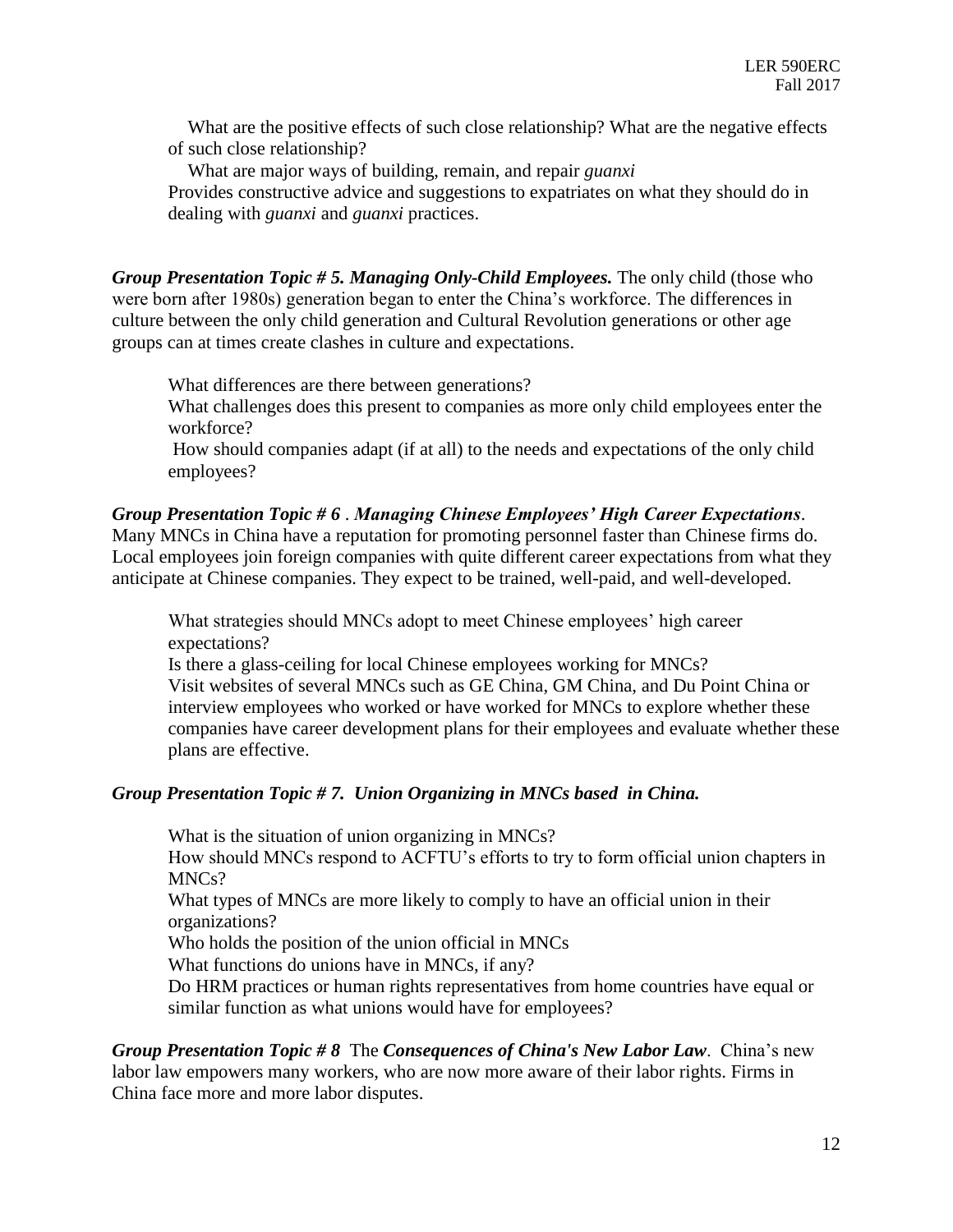Does the new labor law offer workers greater employment security and income protections? Or workers are protected on paper not on jobs? How did employers respond to China's new labor law? What are strategies firms adopted to respond to the increasing labor disputes and claims?

*Group Presentation Topic # 9 Promoting Problems*. Face is important for Chinese employees. Promoting one person in an organization can cause those who are not promoted to "lose face". While employees in the West may also react with resentment when overlooked for a promotion, such resentment often runs deeper in China, even leading to the resignation of key personnel (is it true?).

What does face mean in Chinese culture? How can people gain or lose face? What are the bases for promotion in Chinese organizations or MNCs? How to measure performance in Chinese organizations How can an organization avoid unwanted resignation after a promotion?

#### *Group Presentation Topic # 10: Localization of Senior Managers*

Great shortage of senior managers in China

Localization of senior managers

How to maintain and sustain MNCs cultural values and ethical standards during the process of localization?

#### *Group Presentation Topic # 11 Mass-layoff at MNCs based in China*

 Collect recent incidents of labor protests caused by mass-layoff at MNCs For example, Reuters reported that "hundreds" of Chinese employees at [Microsoft](http://www.reuters.com/finance/stocks/overview?symbol=MSFT.O&lc=int_mb_1001) Corp'[s Nokia](http://www.reuters.com/finance/stocks/overview?symbol=NOK&lc=int_mb_1001) phone business protested on Aug. 1, 2014 against mass layoffs that the U.S. tech company announced last month, according to an employee present and pictures posted on social media networks. Protesters held banners and shouted slogans against "Microsoft's hostile takeover and violent layoffs" for five hours until "they had sore throats."

Procedures of mass-layoff practices: formal procedures and employees' expectations Is it reasonable for local employees to compare their layoff packages with that of employees in their home country? How to avoid labor protest in mass-layoff processes?

#### *Group Presentation Topic # 12 Glass ceilings at MNCs in China*

Glass ceilings phenomena at MNCs Career at MNCs after age of 40 How should MNCs respond to the class ceiling phenomena perceived by the local employees?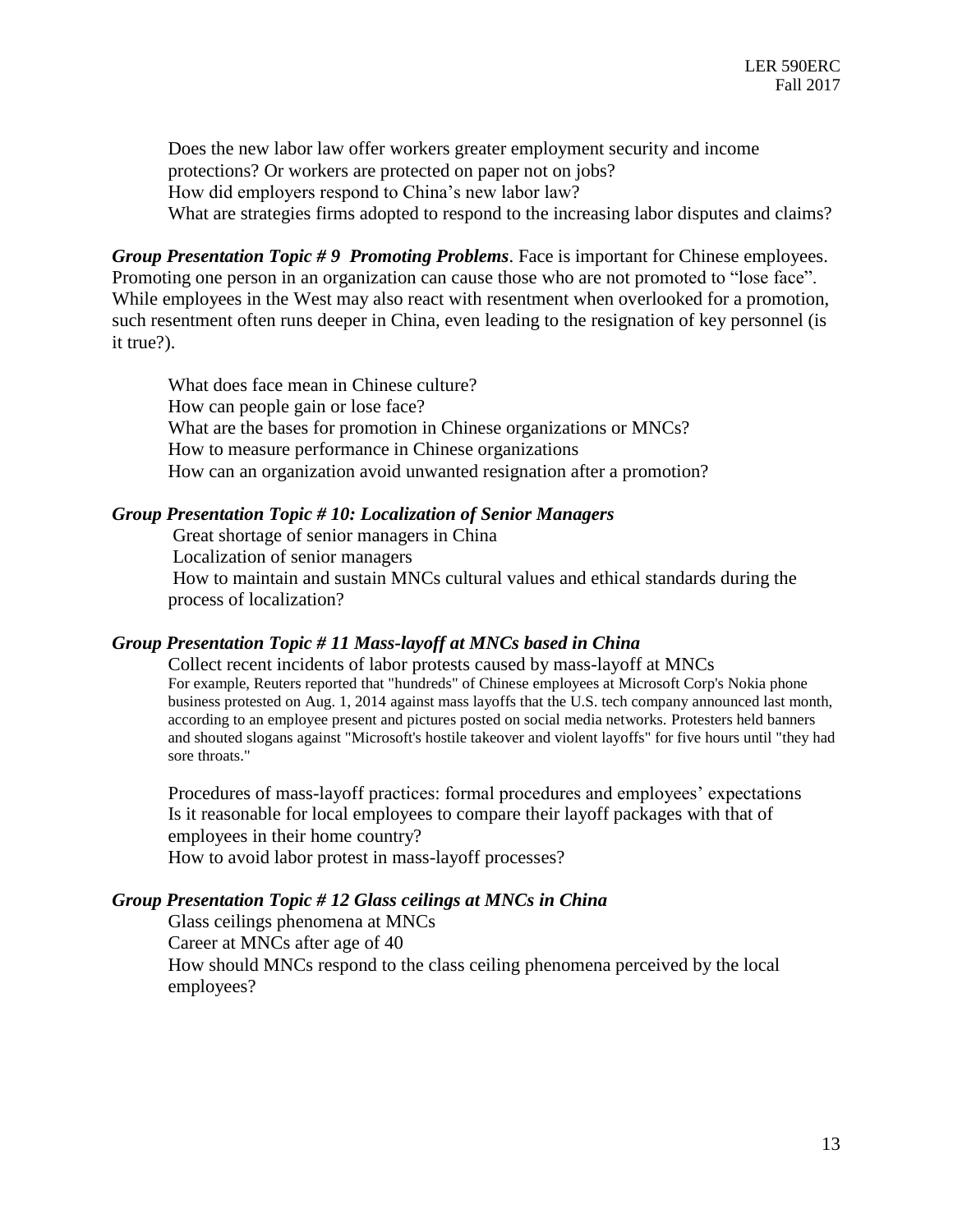# **Appendix**

| Grade        | Percentage |
|--------------|------------|
| A            | 96-100%    |
| $A-$         | 92-95.99%  |
| $B+$         | 88-91.99%  |
| B            | 84-87.99%  |
| $B-$         | 80-83.99%  |
| $C+$         | 77-79.99%  |
| $\mathsf{C}$ | 73-76.99%  |
| $C-$         | 70-72.99%  |
| $D+$         | 67-69.99%  |
| D            | 63-66.99%  |
| D-           | 60-62.99%  |
| F            | Below 60%  |

# **Grading Scheme**

# **1. Calculation of Course Grades**

## **Class participation:**

0: absence

5: Presence, but no or irrelevant comments/questions; passive spectators.

8: Participate in group discussion

10: In addition to group discussion participation, a student has individual comments/questions that enhance the learning of fellow students by integrating conceptual frameworks, assigned readings, or personal experiences.

An example of irrelevant comments: I bought a pair of Nike shoes last week and they are quite comfortable.

An example of relevant comments/question: I bought a pair of Nike shoes last week and they were made in China. I am wondering how the workers get paid and what their working conditions are.

| The quality of two interviews (40%) | Detailed, original interview notes.            |
|-------------------------------------|------------------------------------------------|
| Content of the paper $(40\%)$       | Literature review (10%)                        |
|                                     | Method $(5%)$                                  |
|                                     | In-depth analyses $(15%)$                      |
|                                     | The quality of the recommendations $(10\%)$    |
| Structure of the paper $(10\%)$     | A clear, logical organization with well-       |
|                                     | developed major points                         |
| Writing $(10\%)$                    | Well written, free of grammatical and spelling |
|                                     | errors.                                        |

## **Interview Paper:**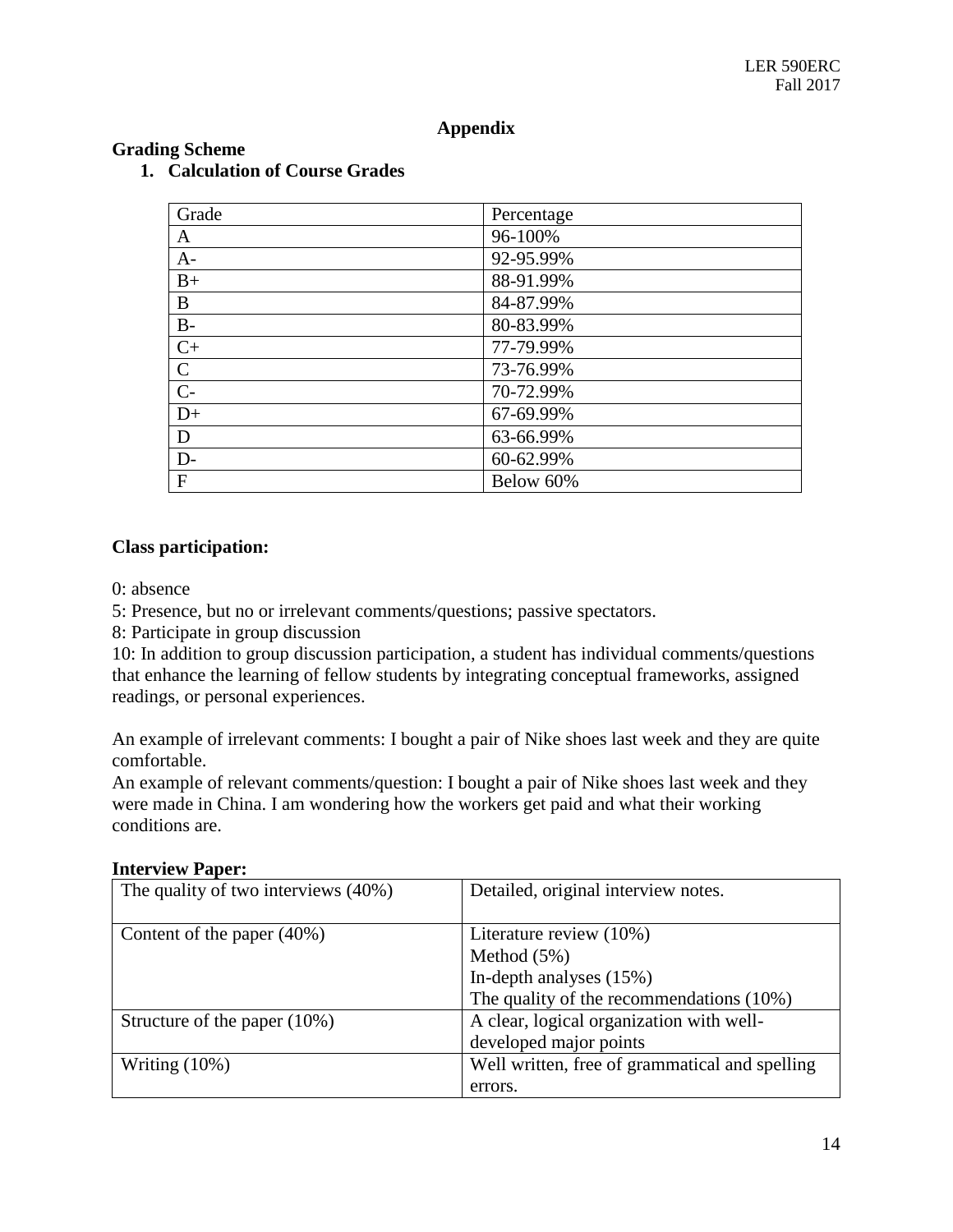**A bad example** of a transcribed interview note for one of the required questions

What is the relationship you have with your boss? Employee and Employer

**An adequateexample** of a transcribed interview note for one of the required questions What is the relationship you have with your boss?

It is neither close nor distant. My boss oversees the whole company and is very busy. There are significant power distances though we often have business dinners together. Drinking is part of our culture and we build relationships through these get-togethers.

Comments: more details would have made it even better. For example: do they know each other's family members? Do they visit each other during holidays?

**An excellent example** of a transcribed interview note for one of the required questions for expatriates who have worked in China:

What problems did you face while working in China, if any? (specific culture difficulties) Language was obviously the most immediate challenge. When I joined, I spoke decent intermediate level Chinese, but had a lot of trouble handling myself in a work environment. I've worked hard over the past 15 months, and now have a good grasp on Chinese business and can conduct myself competently. I still have trouble with, and don't particularly thrive, in formal Chinese business situations. I have a hard time making small talk about anything besides the tired "young American in China" storyline. It's still hard to participate in the chitty chatty small jokes which go around the office during the day. I can't handle the constant barrage of big meals with colleagues and business partners every day at lunch and often at dinner time which is standard in Chinese business culture (sometimes you just need a quiet lunch to yourself). I've also found there is less cross-departmental communication then I would expect in an American company. Seems the marketing people, engineers, customer service, finance, operations, etc. all pretty much stick within themselves, and there can definitely be major disconnects in the cultures between them. Thus, I feel like I'm not learning as much about areas of the company I'm not directly related with than I might in a US firm. And as the only foreigner in the company, there is no one to "vent" to when frustrations with daily life in China come up (I know you know what I'm talking about.)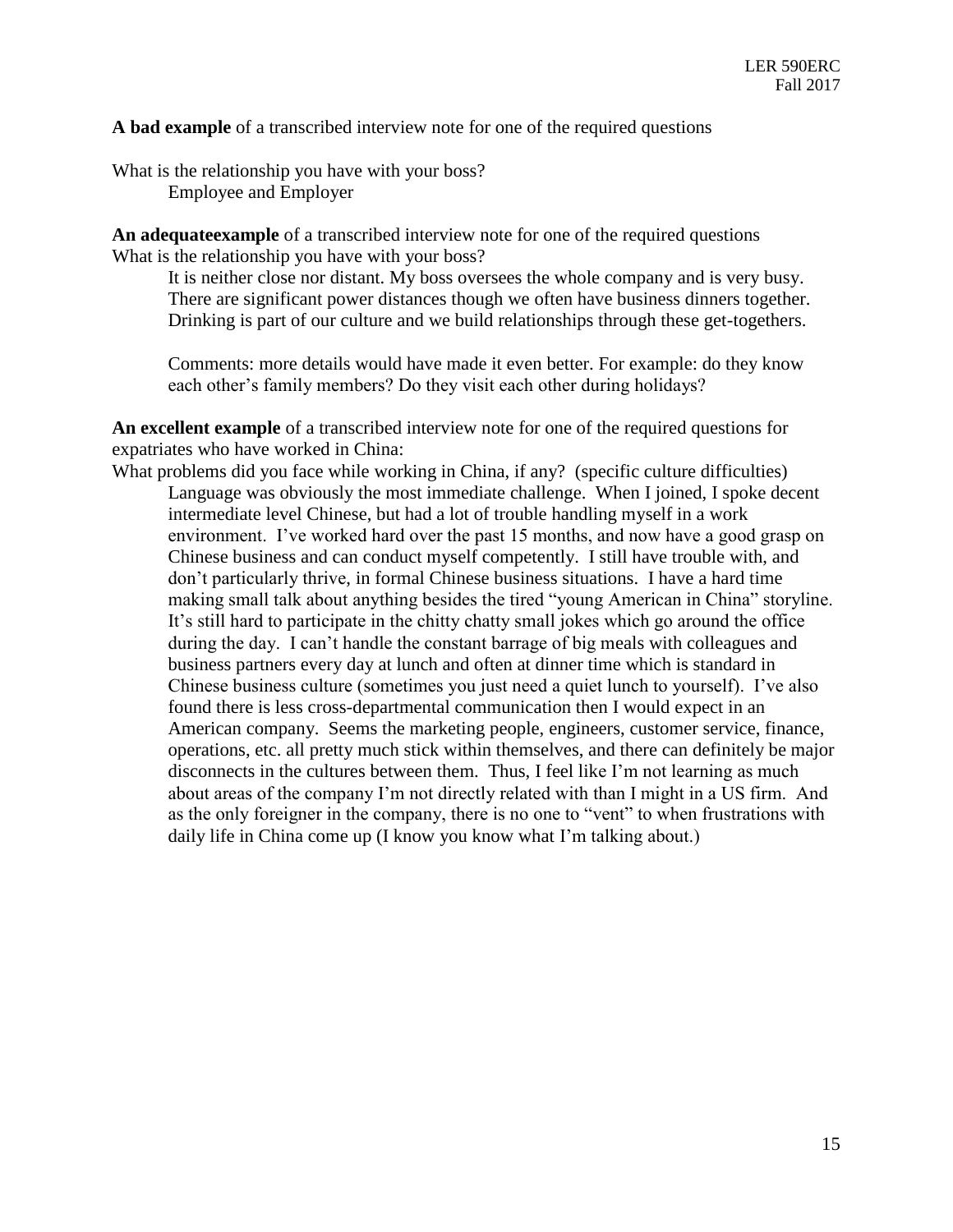# **A Template for the Interview Paper**

I. Introduction

Why it is important to study the topic of your choice The purpose of the paper… The structure of the paper (optional)

II. Literature Review

III. Analysis and Findings a. Background information/methods The interviewees' basic information How did you know the interviewees? How the interview was conducted?

b. Findings

IV. Recommendations

a. To the interviewees

b. To the organizations

V. Conclusion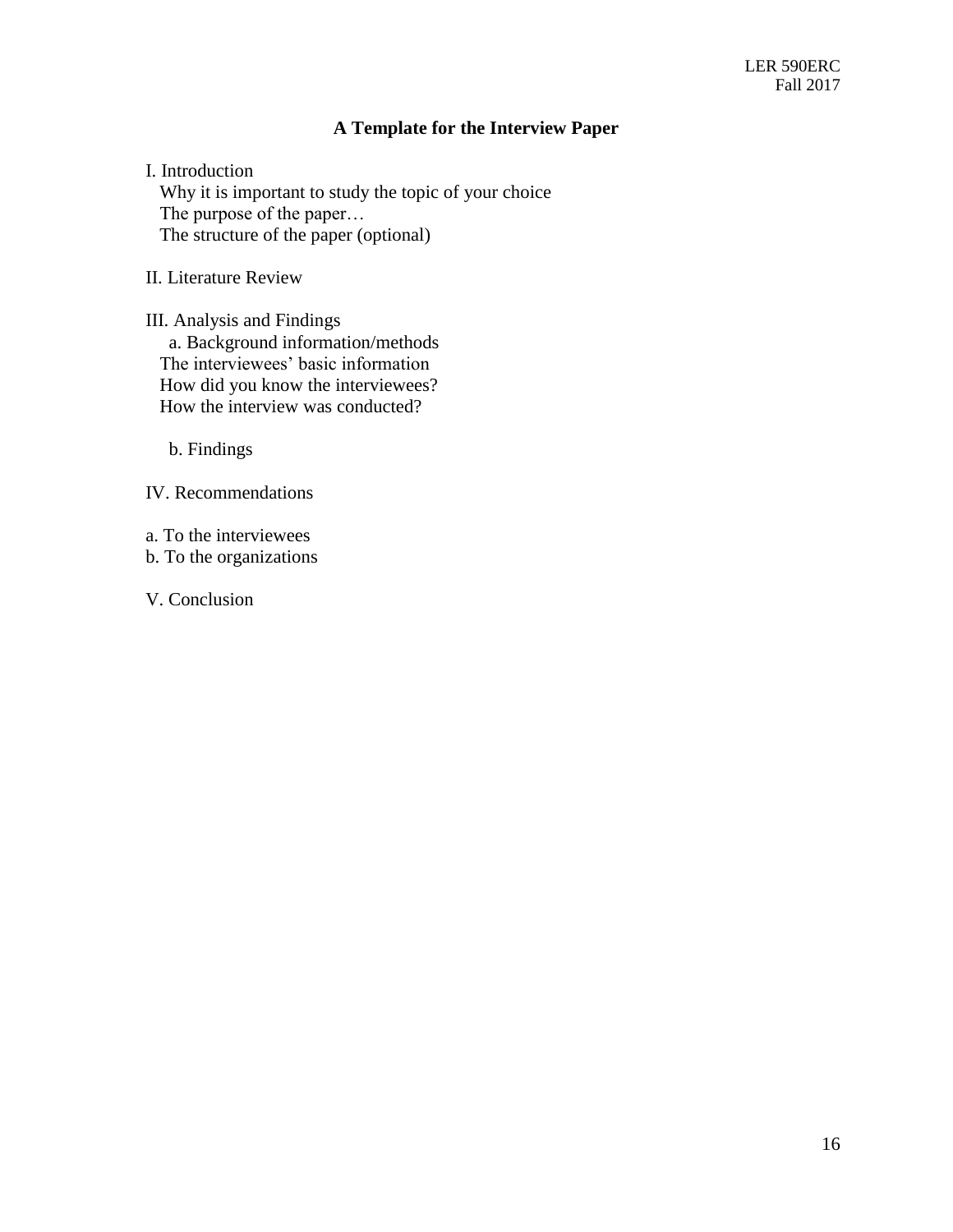# Individual Presentation Feedback

|                 | Poor Quality |  |  |  | Excellent |
|-----------------|--------------|--|--|--|-----------|
| Content         |              |  |  |  |           |
| Delivery        |              |  |  |  |           |
| Speech Body     |              |  |  |  |           |
| Visual/Board    |              |  |  |  |           |
| Panel questions |              |  |  |  |           |

Content (40%): whether the presenter demonstrates an in-depth knowledge of the topic/assigned articles

Delivery (20%): confidence, body language, eye contact, voice quality etc.

Speech body (20%): whether it is organized, and engaging

Visual (10%): whether it is effective; easy to see, no errors, adds meaning to the presentation. Panel question (10%) whether show clear understanding of the questions and answer them with ease and expertise.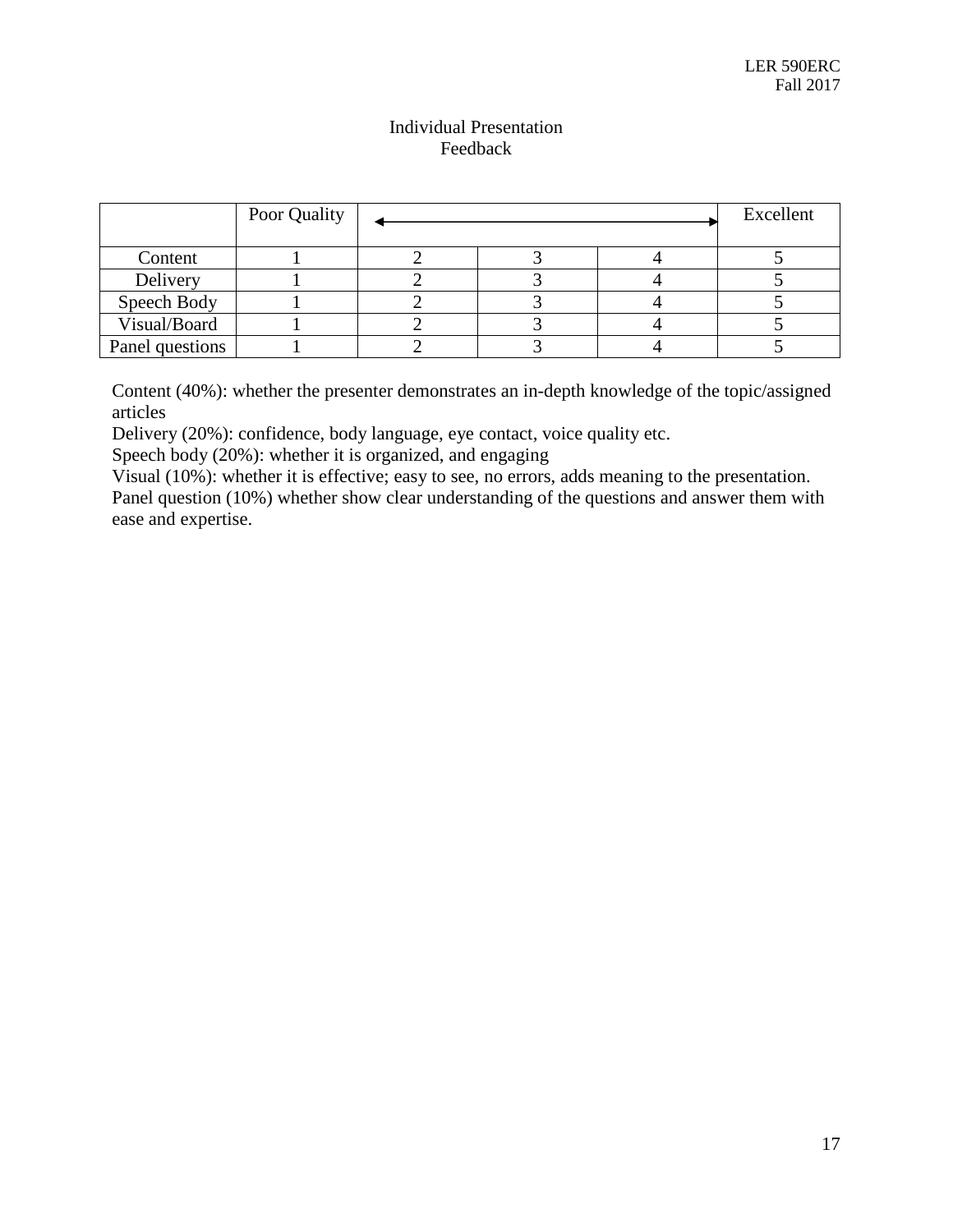# Group Presentation

|                 | Poor Quality |  | Excellent |  |
|-----------------|--------------|--|-----------|--|
| Content         |              |  |           |  |
| Delivery        |              |  |           |  |
| Speech Body     |              |  |           |  |
| Visual          |              |  |           |  |
| Panel questions |              |  |           |  |

Content (70%): whether demonstrate an in-depth knowledge of the topic

Delivery (10%): confidence, body language, eye contact, voice quality etc.

Speech body (10%): whether it is organized, and engaging

Visual (5%): whether it is effective; easy to see, no errors, adds meaning to the presentation. Panel question (5%) whether show clear understanding of the questions and answer them with ease and expertise.